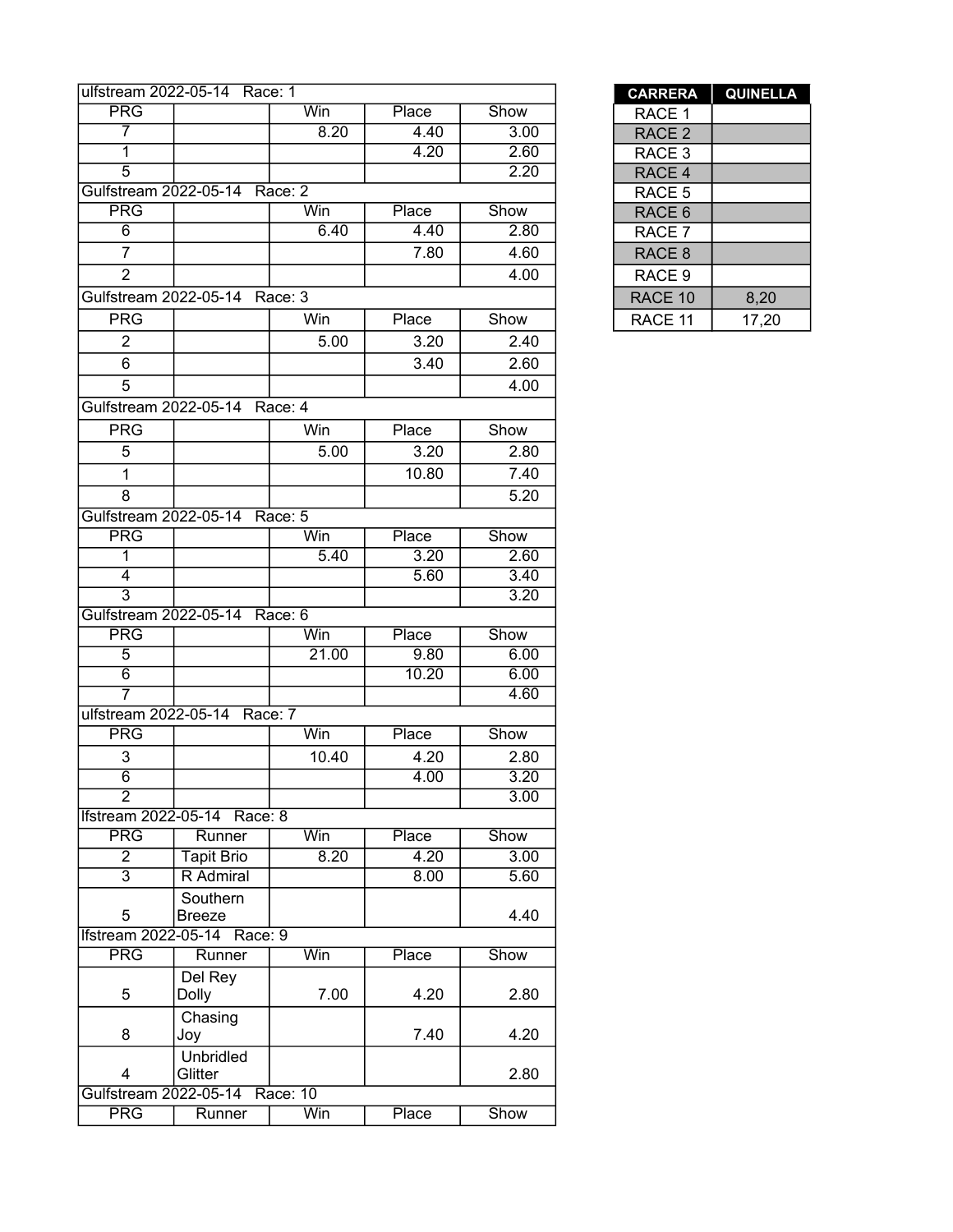|                | Classicstate<br>ofmind         | 8.40 | 3.80         | 3.20 |
|----------------|--------------------------------|------|--------------|------|
| $\overline{2}$ | Capture the<br>Time            |      | 2.60         | 2.20 |
| 3              | No Nay<br>Franklin<br>(IRE)    |      |              | 3.20 |
|                | Gulfstream 2022-05-14 Race: 11 |      |              |      |
| <b>PRG</b>     | Runner                         | Win  | <b>Place</b> | Show |
| 9              | Ninja<br>Abarrio               | 8.60 | 4.80         | 3.60 |
| $\overline{2}$ | Uncaptured<br>Faith            |      | 3.60         | 2.40 |
|                | Irish                          |      |              |      |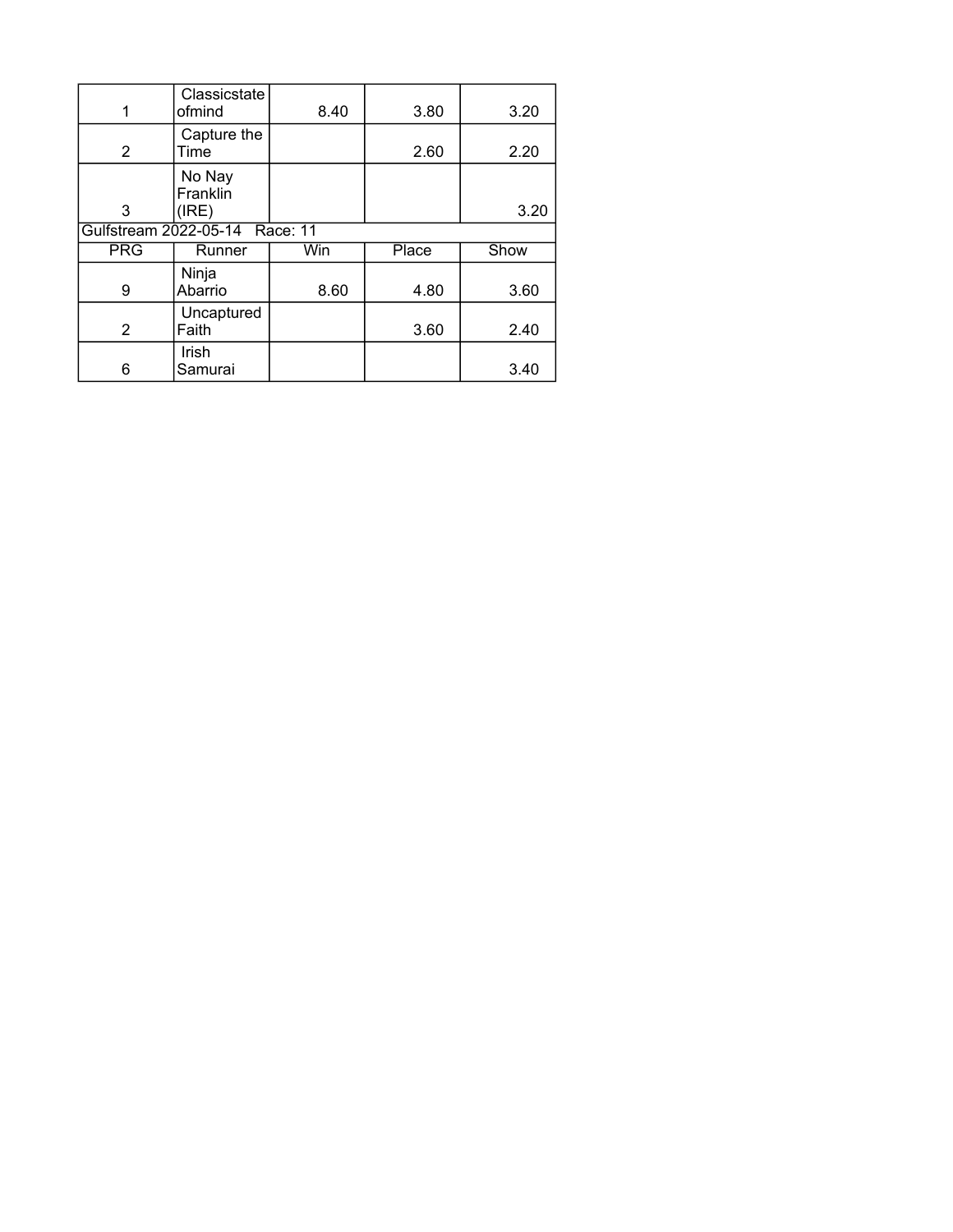| <b>SCRATCH</b> | <b>FAVORITOS</b> |
|----------------|------------------|
| 8,9            |                  |
|                |                  |
|                |                  |
| $rac{3}{6}$    |                  |
|                |                  |
|                |                  |
|                |                  |
| 4,13           |                  |
|                |                  |
|                |                  |
| 5              |                  |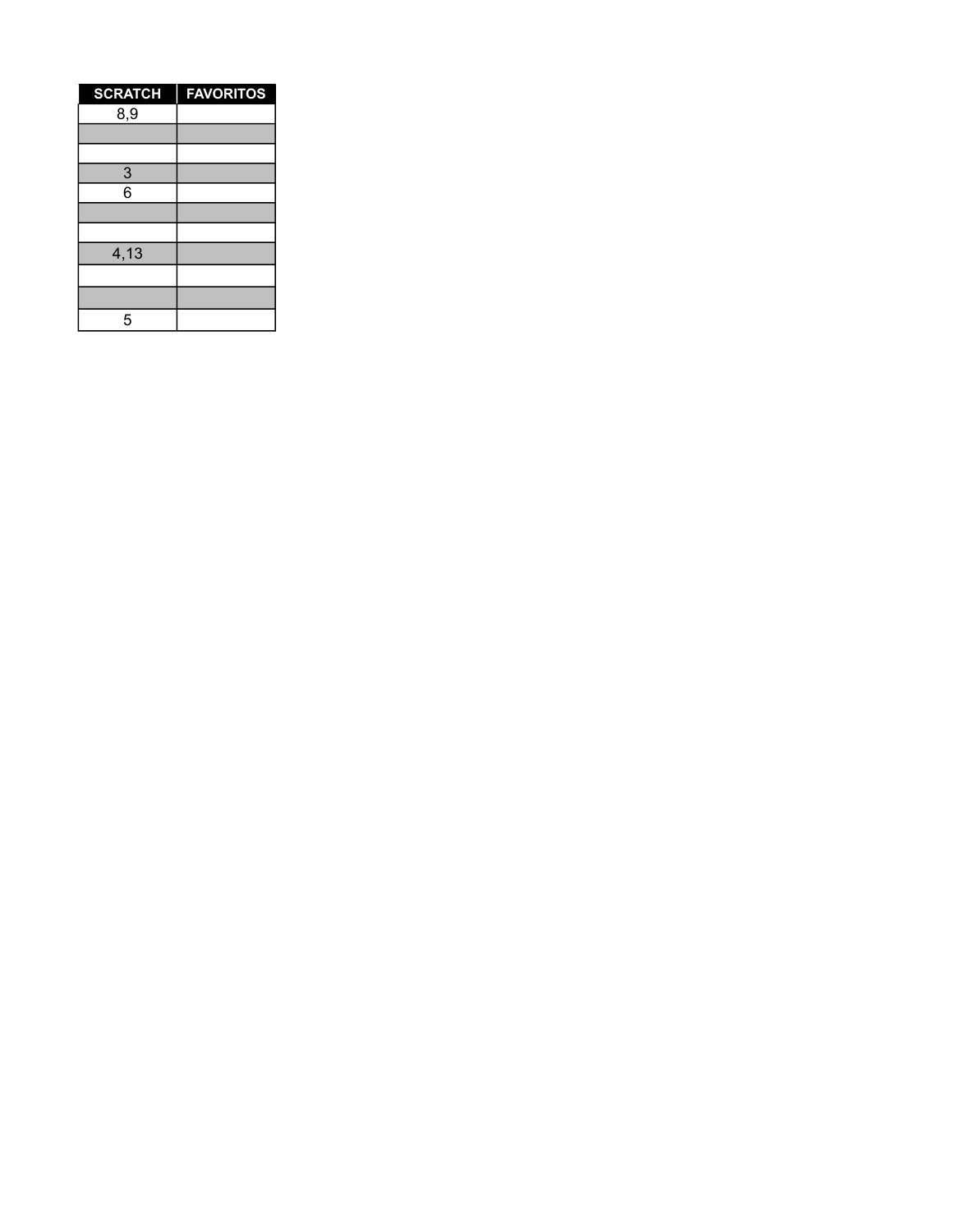

#### **sábado, maio 14, 2022**

| <b>SUBSTITUTO:</b>    |   | 0        |                       | SC# 8,9          |               | <b>SUBSTITUTO:</b>  |   | 0        | SC#                   |                          |        |
|-----------------------|---|----------|-----------------------|------------------|---------------|---------------------|---|----------|-----------------------|--------------------------|--------|
|                       |   |          | \$2 WIN               | \$2 PLACE        | \$2 SHOW      |                     |   |          | \$2 WIN               | \$2 PLACE                | \$2    |
| <b>WIN</b>            |   |          | 8.20                  | 4.40             | 3.00          | <b>WIN</b>          | 3 |          | 10.40                 | 4.20                     |        |
| <b>PLACE</b>          |   |          |                       | 4.20             | 2.60          | <b>PLACE</b>        | 6 |          |                       | 4.00                     |        |
| <b>SHOW</b>           | 5 |          |                       |                  | 2.20          | <b>SHOW</b>         | 2 |          |                       |                          |        |
| \$2 EXACTA            |   | 34.40    |                       |                  |               | \$2 EXACTA          |   | 46.20    | \$2 D.D.              | 152.40                   |        |
| \$2 QUINIELA          |   | 18,40    |                       |                  |               | \$2 QUINIELA        |   | 19,80    | \$2 PICK-3            | 234.00                   |        |
| \$2 TRIFECTA          |   | 64.80    |                       |                  |               | \$2 TRIFECTA        |   | 141.80   |                       |                          |        |
| <b>\$2 SUPERFECTA</b> |   | 7/1/5/6  |                       |                  | 3002.00       | \$2 SUPERFECTA      |   | 3/6/2/5  |                       |                          | 830.20 |
|                       |   |          | <b>CARRERA/RACE 2</b> |                  |               |                     |   |          | <b>CARRERA/RACE 8</b> |                          |        |
| <b>SUBSTITUTO:</b>    |   | 0        | SC#                   |                  |               | <b>SUBSTITUTO:</b>  |   | 0        |                       | SC# 4,13                 |        |
|                       |   |          | \$2 WIN               | <b>\$2 PLACE</b> | \$2 SHOW      |                     |   |          | \$2 WIN               | \$2 PLACE                | \$2    |
| <b>WIN</b>            | 6 |          | 6.40                  | 4.40             | 2.80          | <b>WIN</b>          | 2 |          | 8.20                  | 4.20                     |        |
| <b>PLACE</b>          |   |          |                       | 7.80             | 4.60          | <b>PLACE</b>        | 3 |          |                       | 8.00                     |        |
| <b>SHOW</b>           | 2 |          |                       |                  | 4.00          | <b>SHOW</b>         | 5 |          |                       |                          |        |
| \$2 EXACTA            |   | 43.20    | \$2 D.D.              | 35.00            |               | \$2 EXACTA          |   | 61.20    | \$2 D.D.              | 45.20-9.80               |        |
| \$2 QUINIELA          |   | 30,80    |                       |                  |               | \$2 QUINIELA        |   | 32,80    |                       | \$2 PICK-3 524.80-113.00 |        |
| \$2 TRIFECTA          |   | 208.40   |                       |                  |               | <b>\$2 TRIFECTA</b> |   | 322.20   | <b>\$2 PICK-4</b>     |                          |        |
| 0.01000000000         |   | 0.171014 |                       |                  | $\sim$ $\sim$ | 0.01000000000       |   | 0.101518 |                       | $\lambda$                |        |

**CARRERA/RACE 1 CARRERA/RACE 7**

|                    |   |         | <b>CARRERA/RACE 3</b> |           |          | <b>CARRERA/RACE 9</b> |   |         |                   |               |         |  |
|--------------------|---|---------|-----------------------|-----------|----------|-----------------------|---|---------|-------------------|---------------|---------|--|
| <b>SUBSTITUTO:</b> |   | 0       | SC#                   |           |          | <b>SUBSTITUTO:</b>    |   | 0       |                   | SC#           |         |  |
|                    |   |         | \$2 WIN               | \$2 PLACE | \$2 SHOW |                       |   |         | \$2 WIN           | \$2 PLACE \$2 |         |  |
| <b>WIN</b>         | 2 |         | 5.00                  | 3.20      | 2.40     | <b>WIN</b>            | 5 |         | 7.00              | 4.20          | 2       |  |
| <b>PLACE</b>       | 6 |         |                       | 3.40      | 2.60     | <b>PLACE</b>          | 8 |         |                   | 7.40          | 4       |  |
| <b>SHOW</b>        | 5 |         |                       |           | 4.00     | <b>SHOW</b>           | 4 |         |                   |               | 2       |  |
| \$2 EXACTA         |   | 16.00   | \$2 D.D.              | 22.00     |          | \$2 EXACTA            |   | 53.40   | \$2 D.D.          | 37.00         |         |  |
| \$2 QUINIELA       |   | 9.20    | <b>\$2 PICK-3</b>     | 94.40     |          | \$2 QUINIELA          |   | 35.00   | <b>\$2 PICK-3</b> | 163.60        |         |  |
| \$2 TRIFECTA       |   | 142.60  |                       |           |          | \$2 TRIFECTA          |   | 236.60  |                   |               |         |  |
| \$2 SUPERFECTA     |   | 2/6/5/4 |                       |           | 301.80   | \$2 SUPERFECTA        |   | 5/8/4/7 |                   |               | 1509.40 |  |

|                       |   |         | <b>CARRERA/RACE 4</b> |           |          | <b>CARRERA/RACE 10</b> |   |       |                   |          |  |
|-----------------------|---|---------|-----------------------|-----------|----------|------------------------|---|-------|-------------------|----------|--|
| SUBSTITUTO:           |   | 0       | SC#3                  |           |          | <b>SUBSTITUTO:</b>     |   | 0     | SC#               |          |  |
|                       |   |         | \$2 WIN               | \$2 PLACE | \$2 SHOW |                        |   |       | \$2 WIN           | \$2 PLAC |  |
| <b>WIN</b>            | 5 |         | 5.00                  | 3.20      | 2.80     | <b>WIN</b>             |   |       | 8.40              | 3.80     |  |
| <b>PLACE</b>          |   |         |                       | 10.80     | 7.40     | <b>PLACE</b>           | 2 |       |                   | 2.60     |  |
| <b>SHOW</b>           | 8 |         |                       |           | 5.20     | <b>SHOW</b>            | 3 |       |                   |          |  |
| \$2 EXACTA            |   | 66.60   | \$2 D.D.              | 19.80     |          | \$2 EXACTA             |   | 19.40 | \$2 D.D.          | 25.60    |  |
| \$2 QUINIELA          |   | 37.40   | <b>\$2 PICK-3</b>     | 68.20     |          | \$2 QUINIELA           |   | 8,20  | <b>\$2 PICK-3</b> | 112.40   |  |
| <b>\$2 TRIFECTA</b>   |   | 457.20  |                       |           |          | \$2 TRIFECTA           |   | 56.80 |                   |          |  |
| <b>\$2 SUPERFECTA</b> |   | 5/1/8/7 |                       |           | 1311.60  | \$2 SUPERFECTA         |   |       | 1/2/3/5           |          |  |
|                       |   |         |                       |           |          |                        |   |       |                   |          |  |

|                     |   |         | <b>CARRERA/RACE 5</b> |                    |        | <b>CARRERA/RACE 11</b> |                    |         |                   |           |        |
|---------------------|---|---------|-----------------------|--------------------|--------|------------------------|--------------------|---------|-------------------|-----------|--------|
| SUBSTITUTO:         |   | 0       | SC# 6                 |                    |        |                        | <b>SUBSTITUTO:</b> |         | SC# 5             |           |        |
|                     |   |         | \$2 WIN               | \$2 PLACE \$2 SHOW |        |                        |                    |         | \$2 WIN           | \$2 PLACE | \$2    |
| <b>WIN</b>          |   |         | 5.40                  | 3.20               | 2.60   | <b>WIN</b>             | 9                  |         | 8.60              | 4.80      |        |
| <b>PLACE</b>        | 4 |         |                       | 5.60               | 3.40   | <b>PLACE</b>           | 2                  |         |                   | 3.60      |        |
| <b>SHOW</b>         | 3 |         |                       |                    | 3.20   | <b>SHOW</b>            | 6                  |         |                   |           |        |
| \$2 EXACTA          |   | 34.40   | \$2 D.D.              | 18.60              |        | \$2 EXACTA             |                    | 33.20   | \$2 D.D.          | 61.00     |        |
| \$2 QUINIELA        |   | 22.60   | \$2 PICK-3            | 64.00              |        | \$2 QUINIELA           |                    | 17,20   | <b>\$2 PICK-3</b> | 145.00    |        |
| <b>\$2 TRIFECTA</b> |   | 125.00  | \$2 PICK-4            | 215.40             |        | \$2 TRIFECTA           |                    | 164.20  | \$2 PICK-4        | 538.00    |        |
| \$2 SUPERFECTA      |   | 1/4/3/2 |                       |                    | 340.60 | \$2 SUPERFECTA         |                    | 9/2/6/1 |                   |           | 848.60 |

| 0      | SC#        |                    |                       |  |  |
|--------|------------|--------------------|-----------------------|--|--|
|        | \$2 WIN    | \$2 PLACE \$2 SHOW |                       |  |  |
|        | 21.00      | 9.80               | 6.00                  |  |  |
|        |            | 10.20              | 6.00                  |  |  |
|        |            |                    | 4.60                  |  |  |
| 111.60 | \$2 D.D.   | 57.60              |                       |  |  |
| 87,20  | \$2 PICK-3 | 147.00             |                       |  |  |
| 701.40 |            |                    |                       |  |  |
|        |            | 2142.60            |                       |  |  |
|        |            | 5/6/7/1            | <b>CARRERA/RACE 6</b> |  |  |

**INFORMAÇÕES DIVULGADAS COM PROPÓSITOS UNICAMENTE ILUSTRATIVOS**

| /RACE 1 |                    |      | <b>CARRERA/RACE 7</b> |   |         |            |           |          |  |  |
|---------|--------------------|------|-----------------------|---|---------|------------|-----------|----------|--|--|
| SC# 8.9 |                    |      | <b>SUBSTITUTO:</b>    |   | 0       | SC#        |           |          |  |  |
| \$2 WIN | \$2 PLACE \$2 SHOW |      |                       |   |         | \$2 WIN    | \$2 PLACE | \$2 SHOW |  |  |
| 8.20    | 4.40               | 3.00 | <b>WIN</b>            | 3 |         | 10.40      | 4.20      | 2.80     |  |  |
|         | 4.20               | 2.60 | <b>PLACE</b>          | 6 |         |            | 4.00      | 3.20     |  |  |
|         |                    | 2.20 | <b>SHOW</b>           | 2 |         |            |           | 3.00     |  |  |
|         |                    |      | \$2 EXACTA            |   | 46.20   | \$2 D.D.   | 152.40    |          |  |  |
|         |                    |      | \$2 QUINIELA          |   | 19,80   | \$2 PICK-3 | 234.00    |          |  |  |
|         |                    |      | \$2 TRIFECTA          |   | 141.80  |            |           |          |  |  |
| 3002.00 |                    |      | \$2 SUPERFECTA        |   | 3/6/2/5 |            | 830.20    |          |  |  |
|         |                    |      |                       |   |         |            |           |          |  |  |

|                | <b>CARRERA/RACE 2</b>          |         |          |                    |          |                |          |         | <b>CARRERA/RACE 8</b> |                          |          |
|----------------|--------------------------------|---------|----------|--------------------|----------|----------------|----------|---------|-----------------------|--------------------------|----------|
|                | <b>SUBSTITUTO:</b><br>SC#<br>0 |         |          | <b>SUBSTITUTO:</b> |          | 0              | SC# 4,13 |         |                       |                          |          |
|                |                                |         | \$2 WIN  | \$2 PLACE          | \$2 SHOW |                |          |         | \$2 WIN               | \$2 PLACE                | \$2 SHOW |
| <b>WIN</b>     | 6                              |         | 6.40     | 4.40               | 2.80     | <b>WIN</b>     | 2        |         | 8.20                  | 4.20                     | 3.00     |
| <b>PLACE</b>   |                                |         |          | 7.80               | 4.60     | <b>PLACE</b>   | 3        |         |                       | 8.00                     | 5.60     |
| <b>SHOW</b>    | 2                              |         |          |                    | 4.00     | <b>SHOW</b>    | 5        |         |                       |                          | 4.40     |
| \$2 EXACTA     |                                | 43.20   | \$2 D.D. | 35.00              |          | \$2 EXACTA     |          | 61.20   | \$2 D.D.              | 45.20-9.80               |          |
| \$2 QUINIELA   |                                | 30,80   |          |                    |          | \$2 QUINIELA   |          | 32,80   |                       | \$2 PICK-3 524.80-113.00 |          |
| \$2 TRIFECTA   |                                | 208.40  |          |                    |          | \$2 TRIFECTA   |          | 322.20  | <b>\$2 PICK-4</b>     |                          |          |
| \$2 SUPERFECTA |                                | 6/7/2/4 |          |                    | 732.60   | \$2 SUPERFECTA |          | 2/3/5/6 |                       |                          | 10257.60 |

|                   | <b>CARRERA/RACE 3</b> |                    |                | <b>CARRERA/RACE 9</b> |         |        |                   |           |                 |  |  |
|-------------------|-----------------------|--------------------|----------------|-----------------------|---------|--------|-------------------|-----------|-----------------|--|--|
| 0                 | SC#                   |                    |                | <b>SUBSTITUTO:</b>    |         | 0      | SC#               |           |                 |  |  |
|                   | \$2 WIN               | \$2 PLACE \$2 SHOW |                |                       |         |        | \$2 WIN           | \$2 PLACE | <b>\$2 SHOW</b> |  |  |
|                   | 5.00                  | 3.20               | 2.40           | <b>WIN</b>            | 5       |        | 7.00              | 4.20      | 2.80            |  |  |
|                   |                       | 3.40               | 2.60           | <b>PLACE</b>          | 8       |        |                   | 7.40      | 4.20            |  |  |
|                   |                       |                    | 4.00           | <b>SHOW</b>           | 4       |        |                   |           | 2.80            |  |  |
| 16.00             | \$2 D.D.              | 22.00              |                | \$2 EXACTA            |         | 53.40  | \$2 D.D.          | 37.00     |                 |  |  |
| 9.20              | <b>\$2 PICK-3</b>     | 94.40              |                | \$2 QUINIELA          |         | 35,00  | <b>\$2 PICK-3</b> | 163.60    |                 |  |  |
| 42.60             |                       |                    |                | \$2 TRIFECTA          |         | 236.60 |                   |           |                 |  |  |
| 2/6/5/4<br>301.80 |                       |                    | \$2 SUPERFECTA |                       | 5/8/4/7 |        | 1509.40           |           |                 |  |  |

|         | <b>CARRERA/RACE 4</b> |                    |         |                    |   |         | <b>CARRERA/RACE 10</b> |           |          |
|---------|-----------------------|--------------------|---------|--------------------|---|---------|------------------------|-----------|----------|
| 0       | SC# 3                 |                    |         | <b>SUBSTITUTO:</b> |   | 0       | SC#                    |           |          |
|         | \$2 WIN               | \$2 PLACE \$2 SHOW |         |                    |   |         | \$2 WIN                | \$2 PLACE | \$2 SHOW |
|         | 5.00                  | 3.20               | 2.80    | <b>WIN</b>         |   |         | 8.40                   | 3.80      | 3.20     |
|         |                       | 10.80              | 7.40    | <b>PLACE</b>       | 2 |         |                        | 2.60      | 2.20     |
|         |                       |                    | 5.20    | <b>SHOW</b>        | 3 |         |                        |           | 3.20     |
| 66.60   | \$2 D.D.              | 19.80              |         | \$2 EXACTA         |   | 19.40   | \$2 D.D.               | 25.60     |          |
| 37.40   | \$2 PICK-3            | 68.20              |         | \$2 QUINIELA       |   | 8.20    | <b>\$2 PICK-3</b>      | 112.40    |          |
| 57.20   |                       |                    |         | \$2 TRIFECTA       |   | 56.80   |                        |           |          |
| 5/1/8/7 |                       |                    | 1311.60 | \$2 SUPERFECTA     |   | 1/2/3/5 |                        |           | 160.00   |

|         | <b>CARRERA/RACE 5</b> |                    |        |                    |   |         | <b>CARRERA/RACE 11</b> |                  |          |
|---------|-----------------------|--------------------|--------|--------------------|---|---------|------------------------|------------------|----------|
| 0       | SC#6                  |                    |        | <b>SUBSTITUTO:</b> |   | 0       | <b>SC# 5</b>           |                  |          |
|         | \$2 WIN               | \$2 PLACE \$2 SHOW |        |                    |   |         | \$2 WIN                | <b>\$2 PLACE</b> | \$2 SHOW |
|         | 5.40                  | 3.20               | 2.60   | <b>WIN</b>         | 9 |         | 8.60                   | 4.80             | 3.60     |
|         |                       | 5.60               | 3.40   | <b>PLACE</b>       | 2 |         |                        | 3.60             | 2.40     |
|         |                       |                    | 3.20   | <b>SHOW</b>        | 6 |         |                        |                  | 3.40     |
| 34.40   | \$2 D.D.              | 18.60              |        | \$2 EXACTA         |   | 33.20   | \$2 D.D.               | 61.00            |          |
| 22.60   | <b>\$2 PICK-3</b>     | 64.00              |        | \$2 QUINIELA       |   | 17,20   | <b>\$2 PICK-3</b>      | 145.00           |          |
| 25.00   | <b>\$2 PICK-4</b>     | 215.40             |        | \$2 TRIFECTA       |   | 164.20  | \$2 PICK-4             | 538.00           |          |
| 1/4/3/2 |                       |                    | 340.60 | \$2 SUPERFECTA     |   | 9/2/6/1 |                        |                  | 848.60   |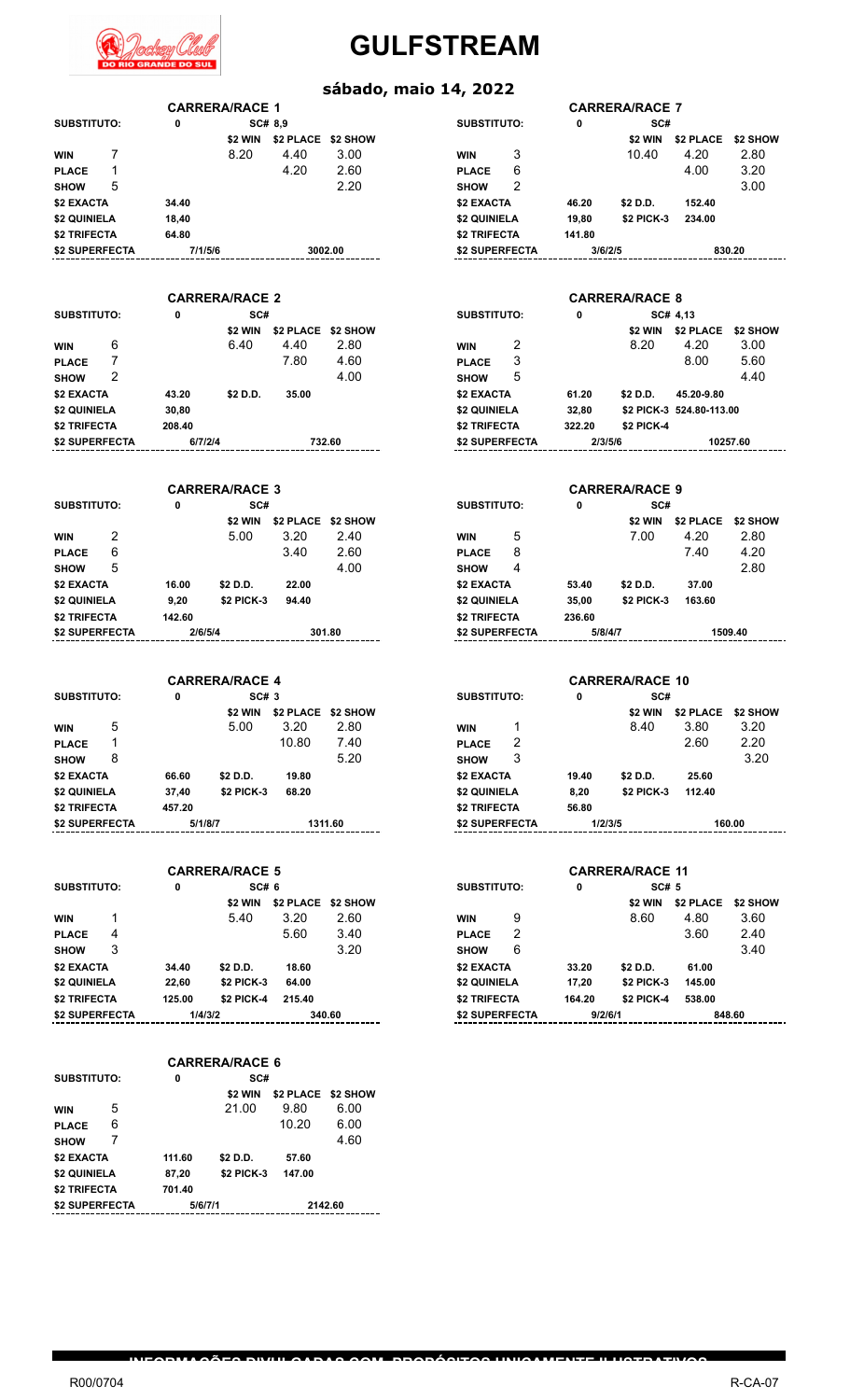Câtiente.

### **PICK FIVE**

**sábado, maio 14, 2022**

| <b>CARRERA</b><br><b>RACE NUMBER</b> | <b>GANADOR</b><br><b>WINNER</b> | <b>RETIRADOS</b><br><b>SCRATCHES</b> | <b>FAVORITO DE</b><br><b>TRACK FAVORITE</b> |
|--------------------------------------|---------------------------------|--------------------------------------|---------------------------------------------|
|                                      |                                 | 8,9                                  |                                             |
| $\overline{2}$                       | 6                               |                                      |                                             |
| $\overline{3}$                       | $\overline{2}$                  |                                      |                                             |
| $\overline{4}$                       | 5                               | 3                                    |                                             |
| 5                                    | 1                               | 6                                    |                                             |
| 6                                    | 5                               |                                      |                                             |
| $\overline{7}$                       | 3                               |                                      |                                             |
| 8                                    | $\overline{2}$                  | 4,13                                 |                                             |
| 9                                    | 5                               |                                      |                                             |
| 10                                   | $\overline{1}$                  |                                      |                                             |
| 11                                   | 9                               | 5                                    |                                             |
| 12                                   |                                 |                                      |                                             |

| <b>BOLSA / POOL</b> | <b>RESERVA / CARRYOVER</b> |
|---------------------|----------------------------|
| \$0.00              |                            |

| <b>BOLETOS GANADORES</b>           |  | <b>WINNER TICKETS</b> |        |
|------------------------------------|--|-----------------------|--------|
| HIP. / TRACKS<br><b>CON / WITH</b> |  | <b>BOOKS</b>          |        |
| 5/5                                |  |                       | \$0.00 |

**SOLAMENTE PARA INFORMACION / FOR INFORMATION ONLY SOLAMENTE PARA INFORMACION / FOR INFORMATION ONLY**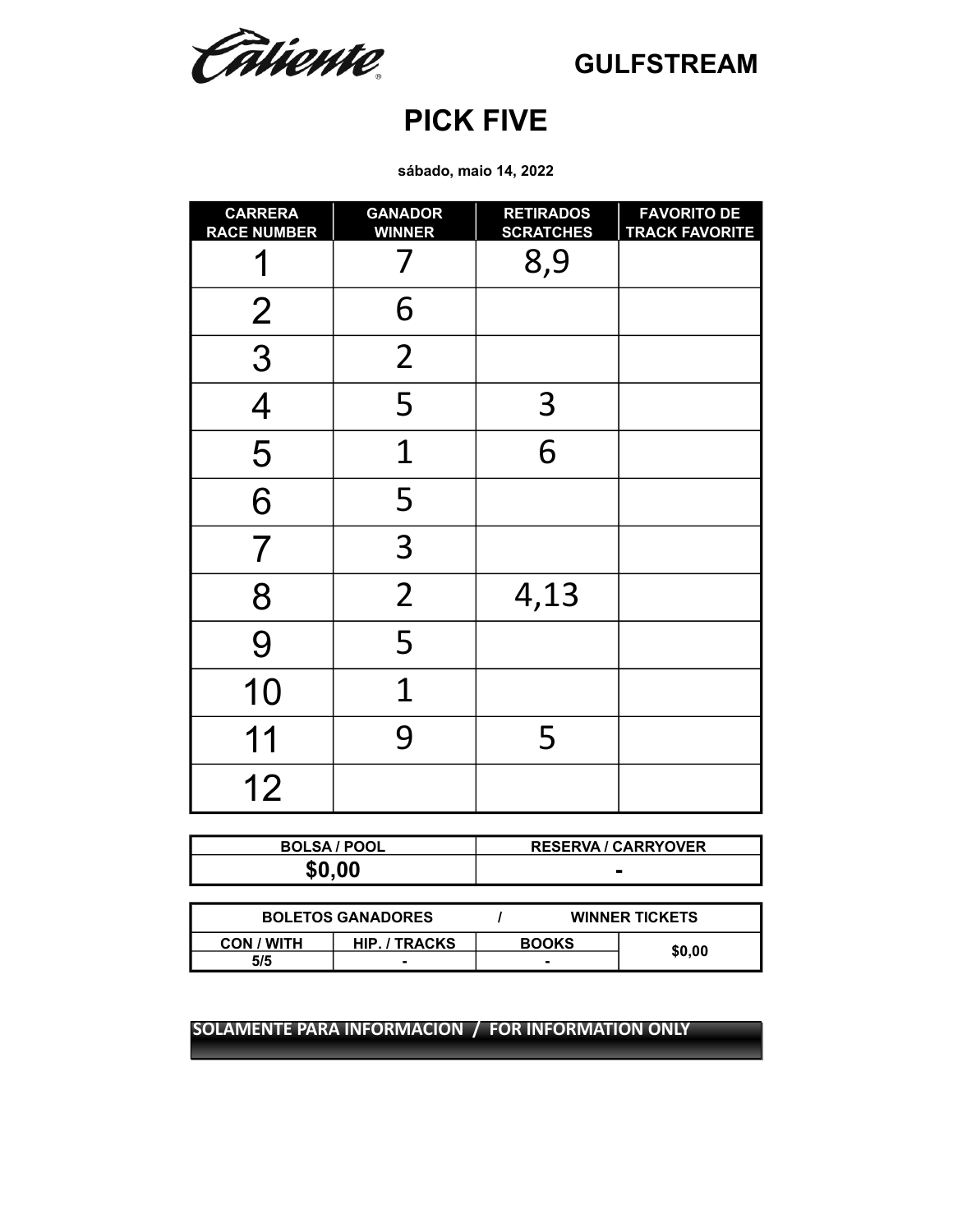Catiente.

### **PICK FIVE**

**sábado, maio 14, 2022**

| <b>CARRERA</b><br><b>RACE NUMBER</b> | <b>GANADOR</b><br><b>WINNER</b> | <b>RETIRADOS</b><br><b>SCRATCHES</b> | <b>FAVORITO DE</b><br><b>TRACK FAVORITE</b> |
|--------------------------------------|---------------------------------|--------------------------------------|---------------------------------------------|
|                                      |                                 | 8,9                                  |                                             |
| $\overline{2}$                       | 6                               | O                                    | 0                                           |
| 3                                    | $\overline{2}$                  | O                                    | 0                                           |
| 4                                    | 5                               | 3                                    | O                                           |
| 5                                    | 1                               | 6                                    | 0                                           |
| 6                                    | 5                               | O                                    | O                                           |
| 7                                    | 3                               | O                                    | O                                           |
| 8                                    | $\overline{2}$                  | 4,13                                 | O                                           |
| 9                                    | 5                               | 0                                    | N                                           |
| 10                                   | $\overline{1}$                  | N                                    | ∩                                           |
| 11                                   | 9                               | 5                                    | N                                           |
| 12                                   |                                 |                                      |                                             |

| <b>BOLSA / POOL</b> | <b>RESERVA / CARRYOVER</b> |
|---------------------|----------------------------|
|                     |                            |

|                   | <b>BOLETOS GANADORES</b> |              | <b>WINNER TICKETS</b> |
|-------------------|--------------------------|--------------|-----------------------|
| <b>CON / WITH</b> | <b>HIP. / TRACKS</b>     | <b>BOOKS</b> |                       |
| 5/5               | ۰                        | -            |                       |

#### **SOLAMENTE PARA INFORMACION / FOR INFORMATION ONLY**